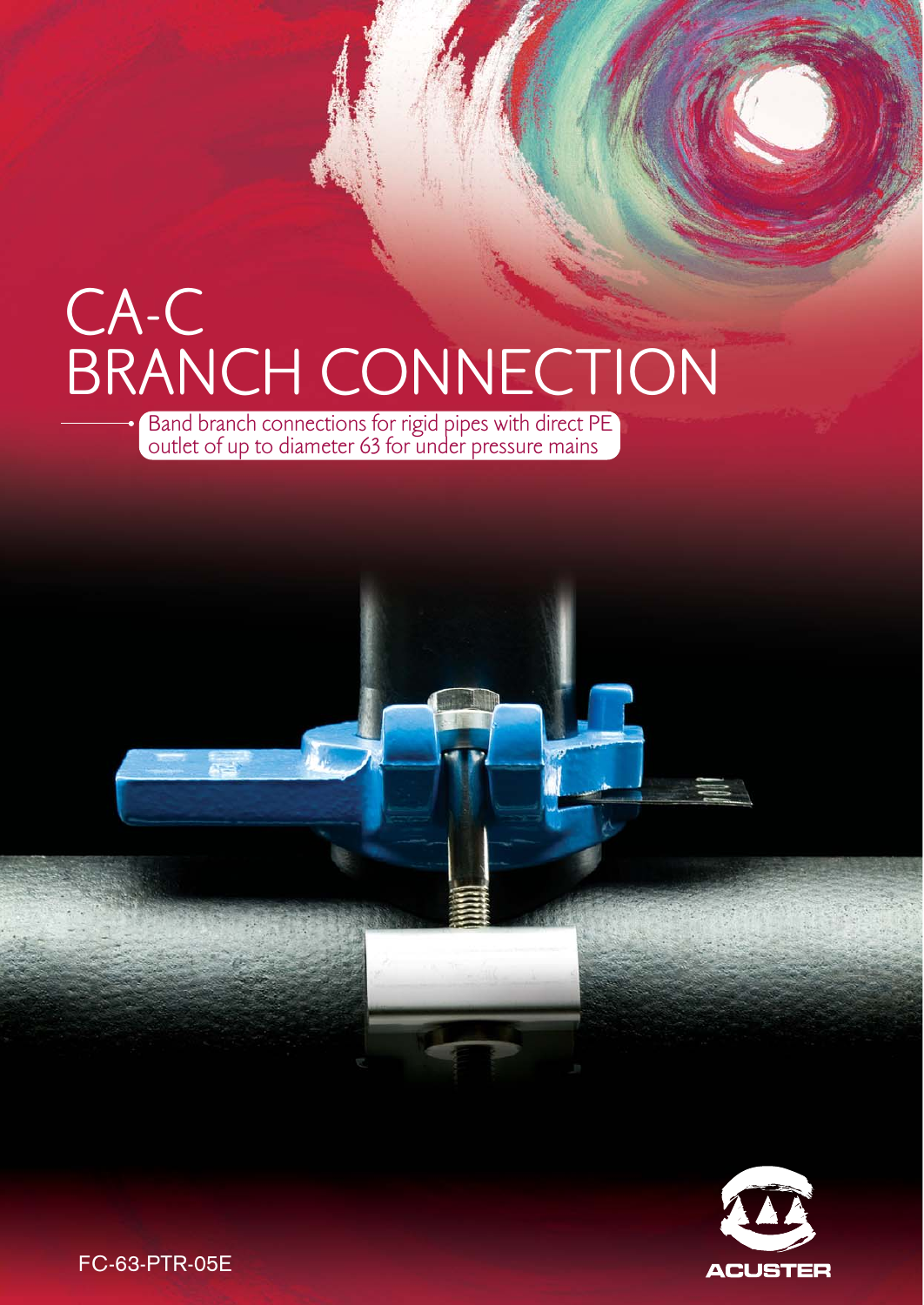## CA-C BRANCH CONNECTION

Band branch connections for rigid pipes with direct PE outlet of up to diameter 63 for under pressure mains





#### **-** Saddle:

Ductile cast iron. Coated with polyamide epoxy paint, minimum thickness of 100 μm, colour blue RAL 5012 (suitable for use with drinking water).

(2) Gasket: EPDM, colour black (suitable for use with drinking water).

 Brackets: PP with fibreglass load, colour black.

(4) Stop-off spatula: Stainless steel (AISI-303).

- (5) Clamp band: Stainless steel (AISI-304).
- (6) Clamp profile: EPDM, class 65, dielectric, colour black.
- (7) Nuts and bolts: Stainless steel (AISI-304).
- PE pipe outlet: Medium density PE80 (MDPE), injected, colour black.

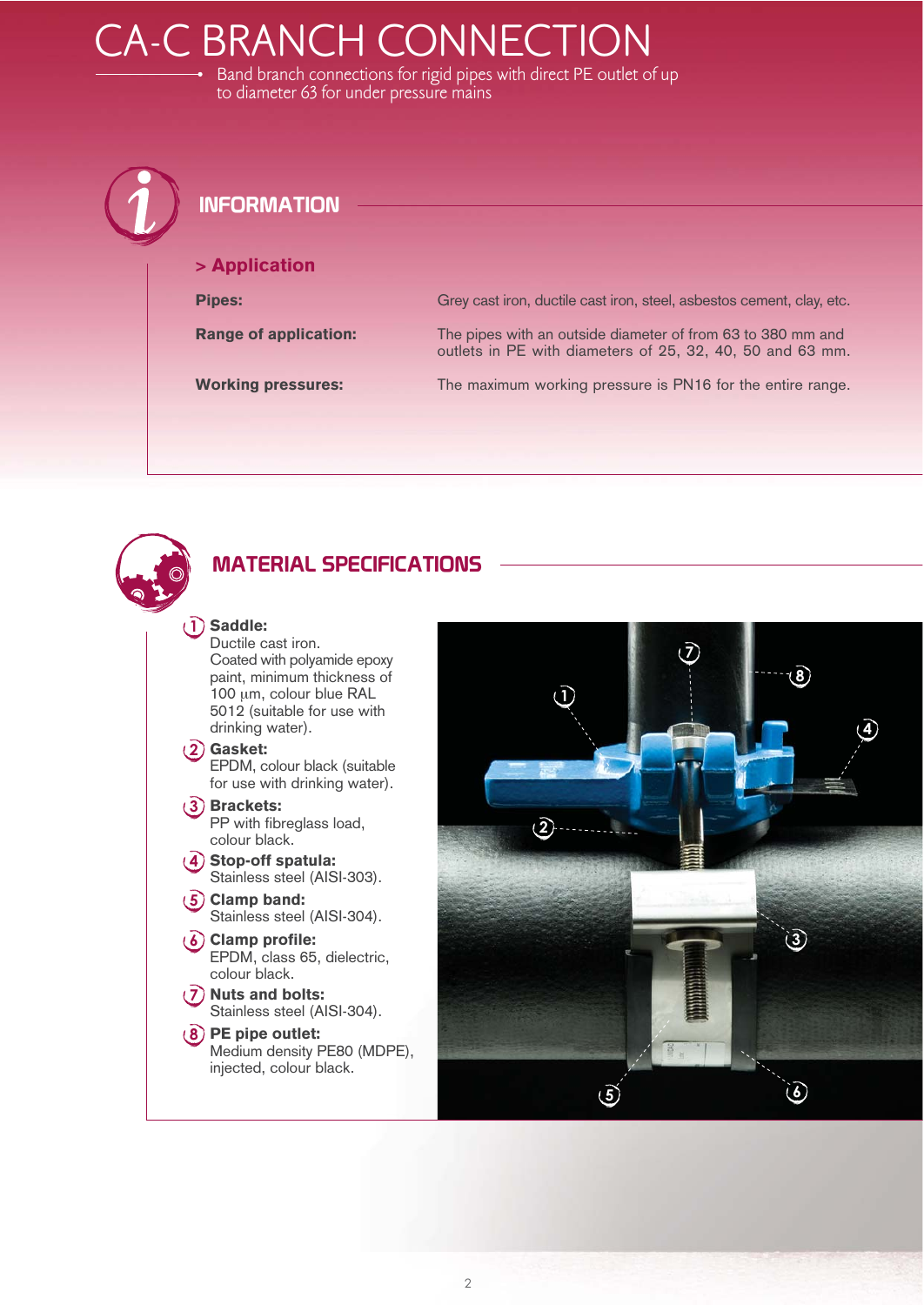

#### **ASSEMBLY**

The CA-C branch connections allow the work to be carried out on under pressures pipes, displacing the spatula inserted in the saddle using the TST (Tapping Saddle Tool), without the need for sqeesing off the PE pipe outlet or inserting cut-off elements. For correct installation, we recommend requesting the "Fitting Instructions, publication number IM-63-07E".



We recommend installation using our MP-185 A drilling machine. For the drilling procedure, please request our User Manual "MU-41-07E".





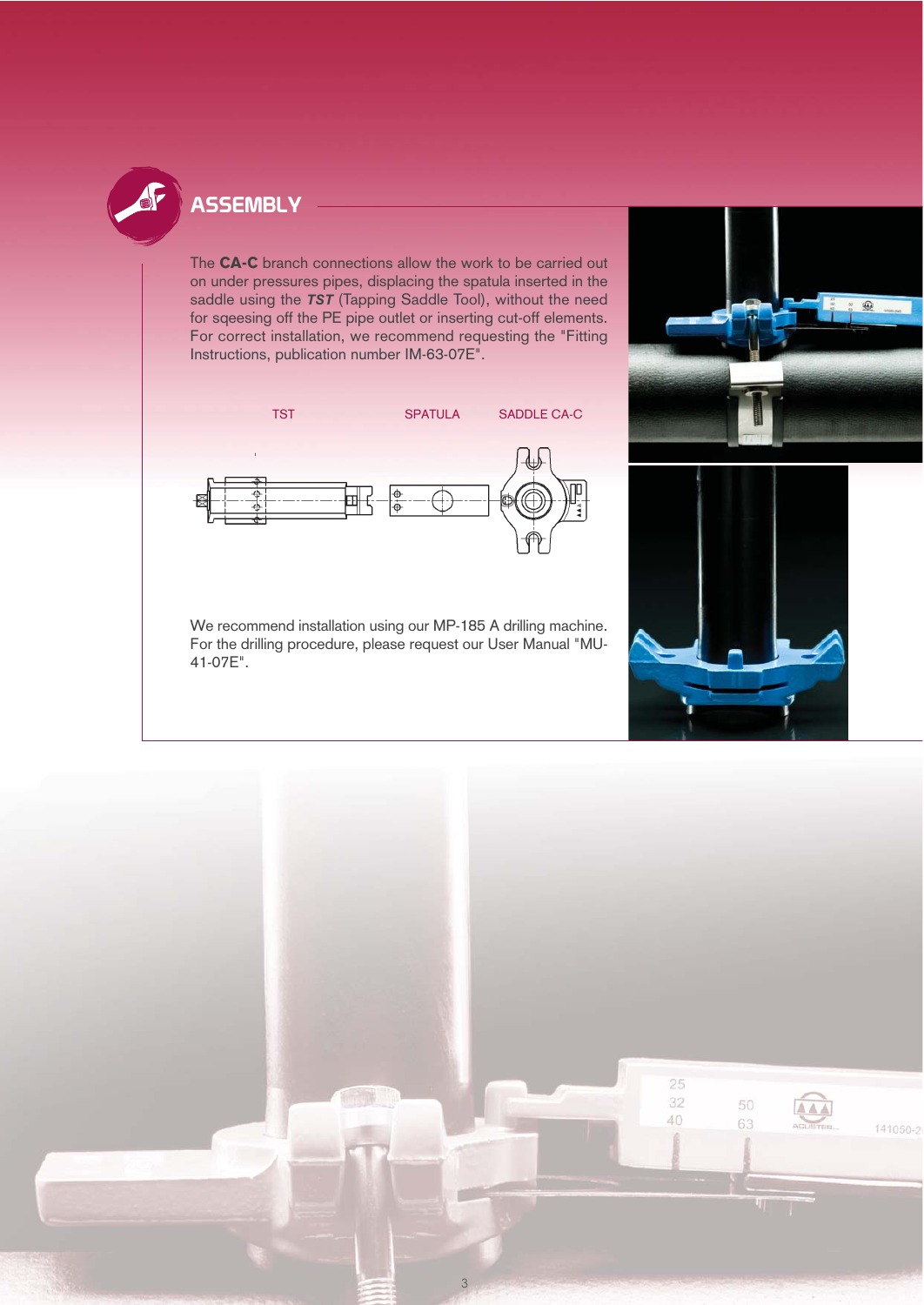

**SUPPLY** 

A complete CA-C branch connection comprises a kit with the following:

- > Camp band with the fasteners.
- > Saddle.
- > Gasket.
- > PE pipe outlet.
- > Stop-off spatula.











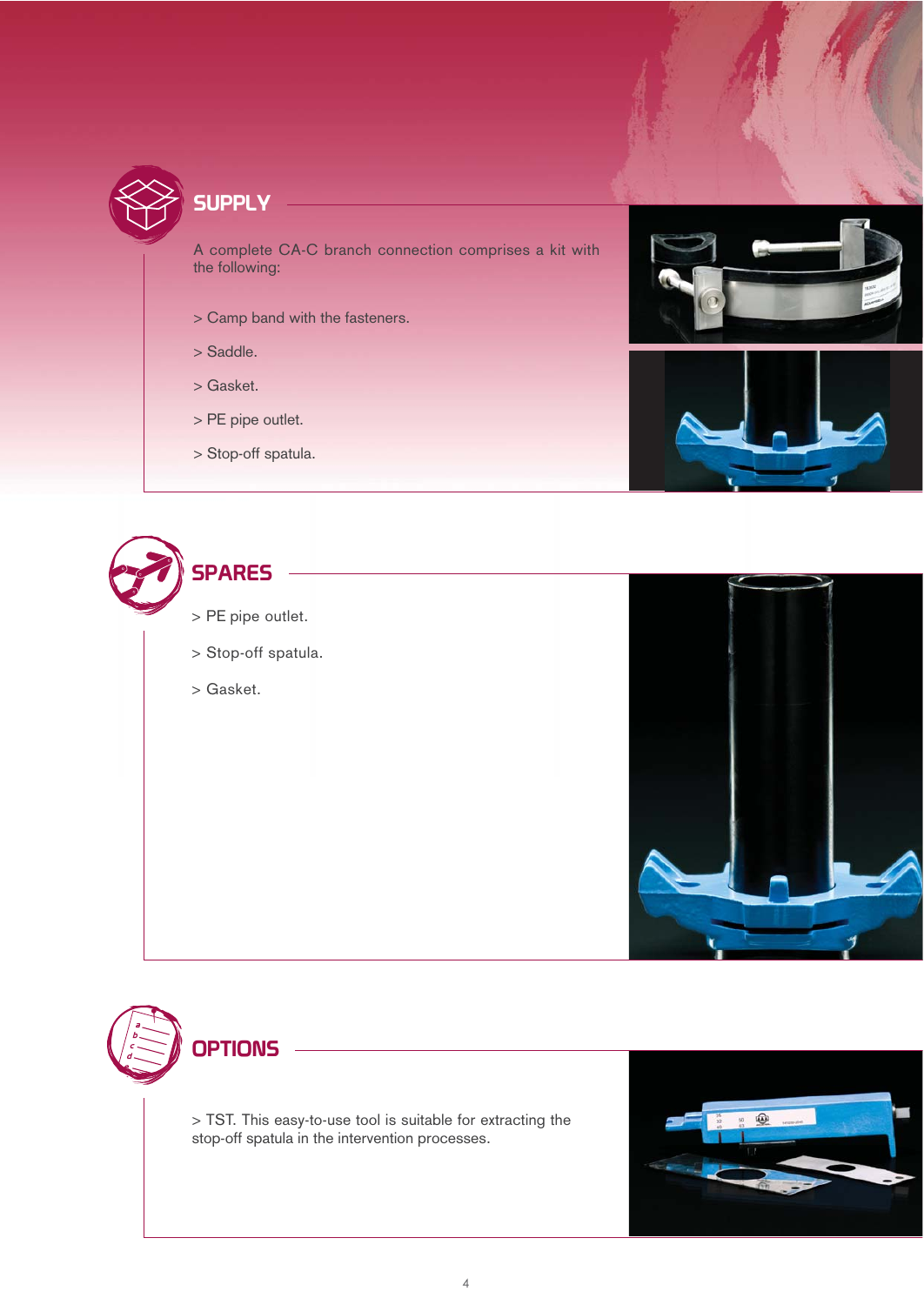

### **DIMENSIONS**



| Outlet                 | <b>Band</b> |                          | <b>Saddle</b>  |     | Gasket         |    |            |                |    | PE pipe outlet |     | <b>Spatula</b>  |  |
|------------------------|-------------|--------------------------|----------------|-----|----------------|----|------------|----------------|----|----------------|-----|-----------------|--|
|                        | 1           |                          | $\overline{2}$ |     | 3              |    |            |                |    | 4              |     | $5\phantom{.0}$ |  |
| <b>PE25</b>            | <b>DN</b>   | <b>Range of use</b>      | L.             | b1  | Type d1        |    |            | $d2$ $d3$      | h1 | d4             | h2  | <b>Type</b>     |  |
|                        | 60          | $63 - 82$                | 144<br>144     | 116 | 21<br>70<br>22 |    | 63 28,5 16 |                |    |                |     |                 |  |
|                        | 80          | $80 - 115$               |                | 116 |                |    |            | 120 63 28,5 16 |    | 25             | 210 | 1               |  |
|                        | 100         | $112 - 142$              |                |     |                |    |            |                |    |                |     |                 |  |
|                        | 125         | 140 - 170                | 144            | 116 | 23             |    |            | 180 63 28,5 16 |    |                |     |                 |  |
|                        | 150         | 168 - 198                |                |     |                |    |            |                |    |                |     |                 |  |
|                        | 175         | $190 - 220$              |                |     |                |    |            |                |    |                |     |                 |  |
|                        | 200         | $218 - 250$              |                |     |                |    |            |                |    |                |     |                 |  |
|                        | 225         | 248 - 285                |                |     |                |    |            |                |    |                |     |                 |  |
|                        | 250         | $282 - 315$              |                |     |                |    |            |                |    |                |     |                 |  |
|                        | 300         | $315 - 347$              |                |     |                |    |            |                |    |                |     |                 |  |
|                        | <b>300A</b> | 345 - 380                |                |     |                |    |            |                |    |                |     |                 |  |
|                        | 60          | $63 - 82$                | 144<br>144     | 116 | 21             | 70 |            | 63 28,5 16     |    | 32             | 210 |                 |  |
|                        | 80          | $80 - 115$               |                | 116 | 22             |    |            | 120 63 28,5 16 |    |                |     |                 |  |
|                        | 100         | $112 - 142$              | 144            | 116 | 23             |    |            | 180 63 28,5 16 |    |                |     |                 |  |
|                        | 125         | 140 - 170                |                |     |                |    |            |                |    |                |     |                 |  |
|                        | 150         | $168 - 198$              |                |     |                |    |            |                |    |                |     | 1               |  |
| <b>PE32</b>            | 175         | 190 - 220                |                |     |                |    |            |                |    |                |     |                 |  |
|                        | 200<br>225  | $218 - 250$              |                |     |                |    |            |                |    |                |     |                 |  |
|                        | 250         | 248 - 285<br>$282 - 315$ |                |     |                |    |            |                |    |                |     |                 |  |
|                        | 300         | $315 - 347$              |                |     |                |    |            |                |    |                |     |                 |  |
|                        |             | $300A$ $345 - 380$       |                |     |                |    |            |                |    |                |     |                 |  |
|                        |             |                          |                |     |                |    |            |                |    |                |     |                 |  |
| Continued on next page |             |                          |                |     |                |    |            |                |    |                |     |                 |  |